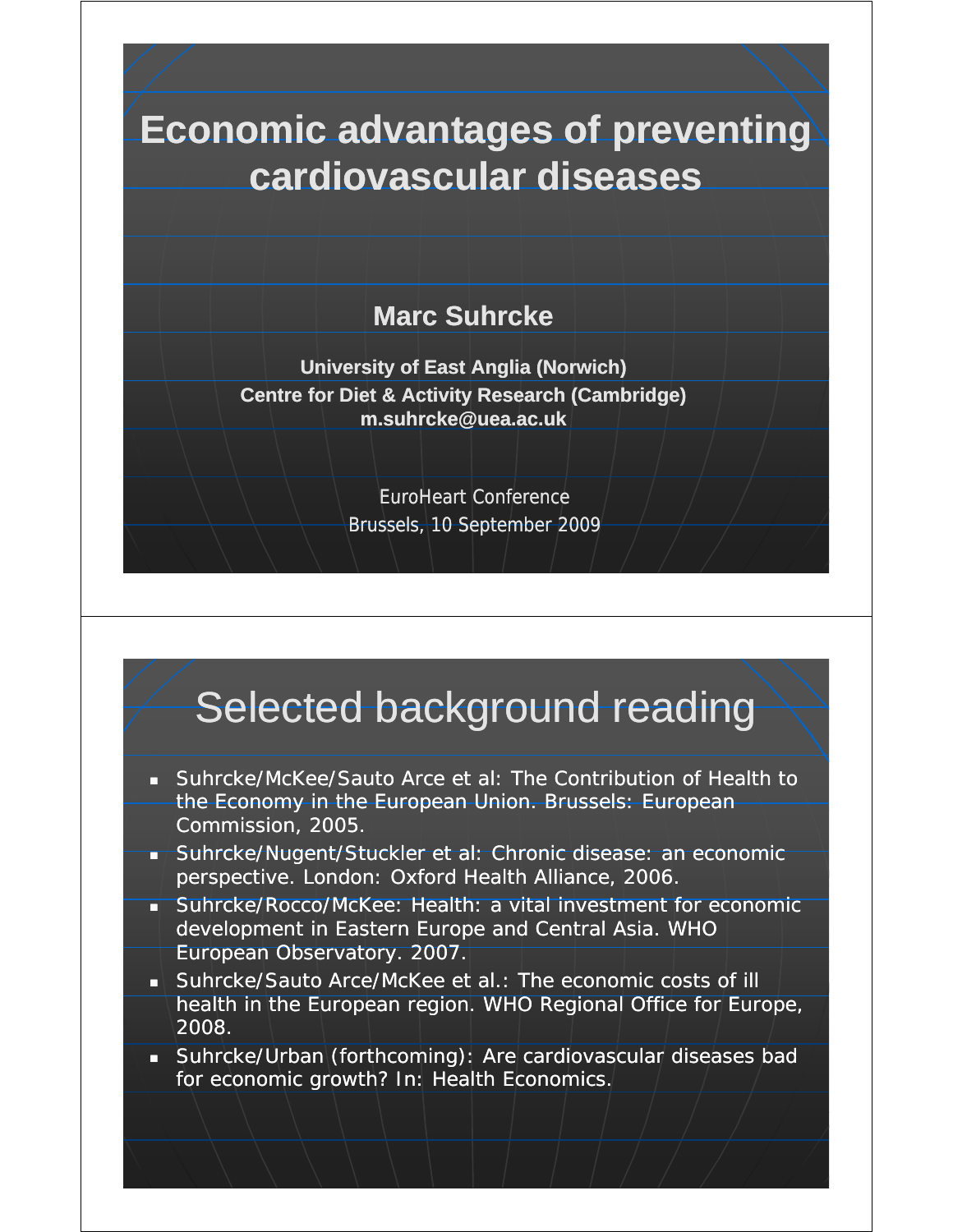## **The size of the economic costs depends on:**

1) which type of economic costs we are talking about

2) how we measure this type of cost  $\rightarrow$  *Not discussed here* 

# **What type of "economic costs"?**

- 1) Health care costs
- 2) Productivity costs
	- a) Microeconomic costs
	- b) Macroeconomic costs
- 3) "Welfare" costs
- 4) Public-policy-relevant vs -irrelevant costs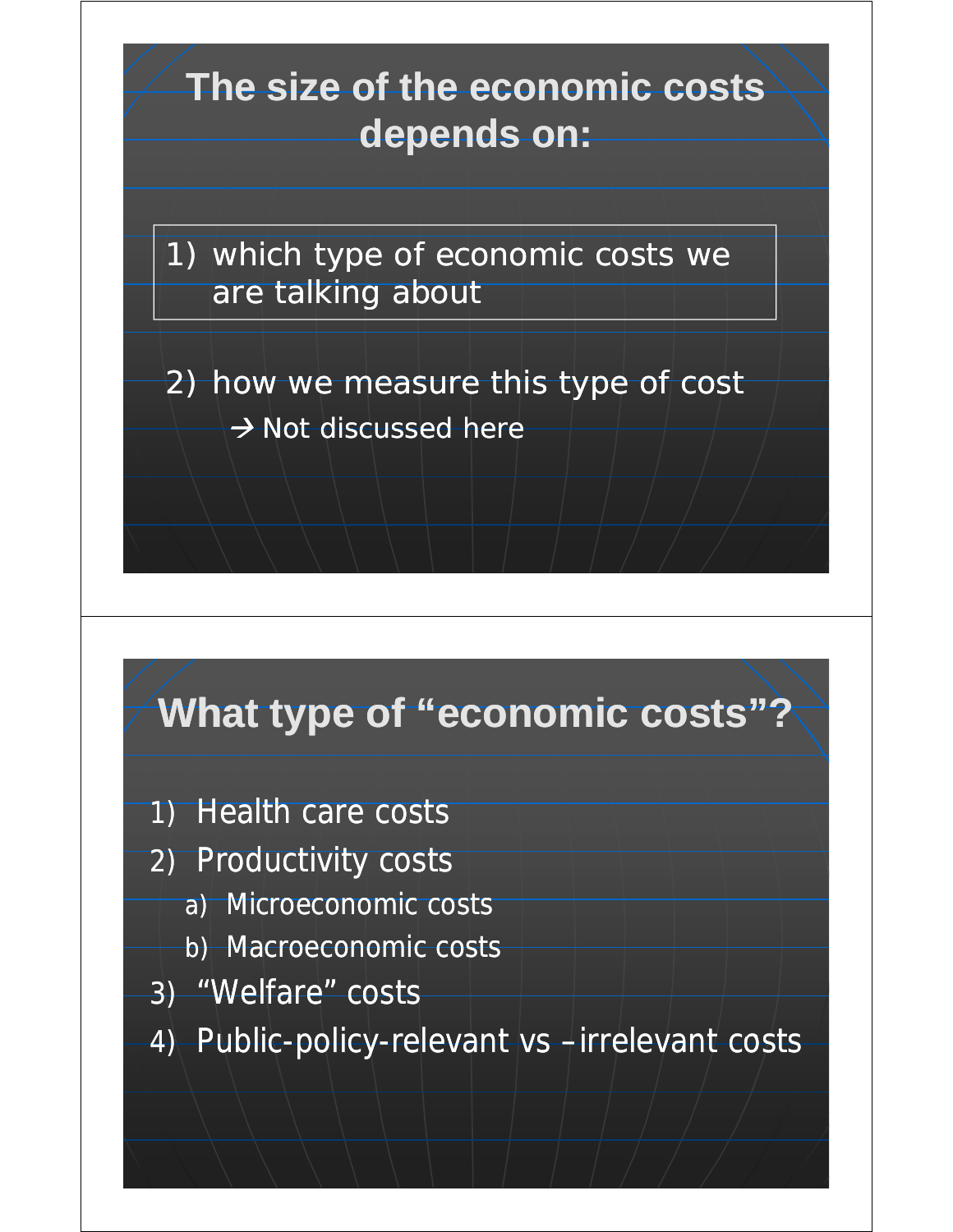### **1) Health care costs**

**Does improving health reduce health** care costs?  $\Leftrightarrow$  Does ill health increase health care costs?)

¾ "Health care costs" defined how?

## **Direct costs of cardiovascular disease** (EU15, 2002)

**The most up to date figures will be The most up to date figures will available at the conference**

Source: Petersen et al (2005)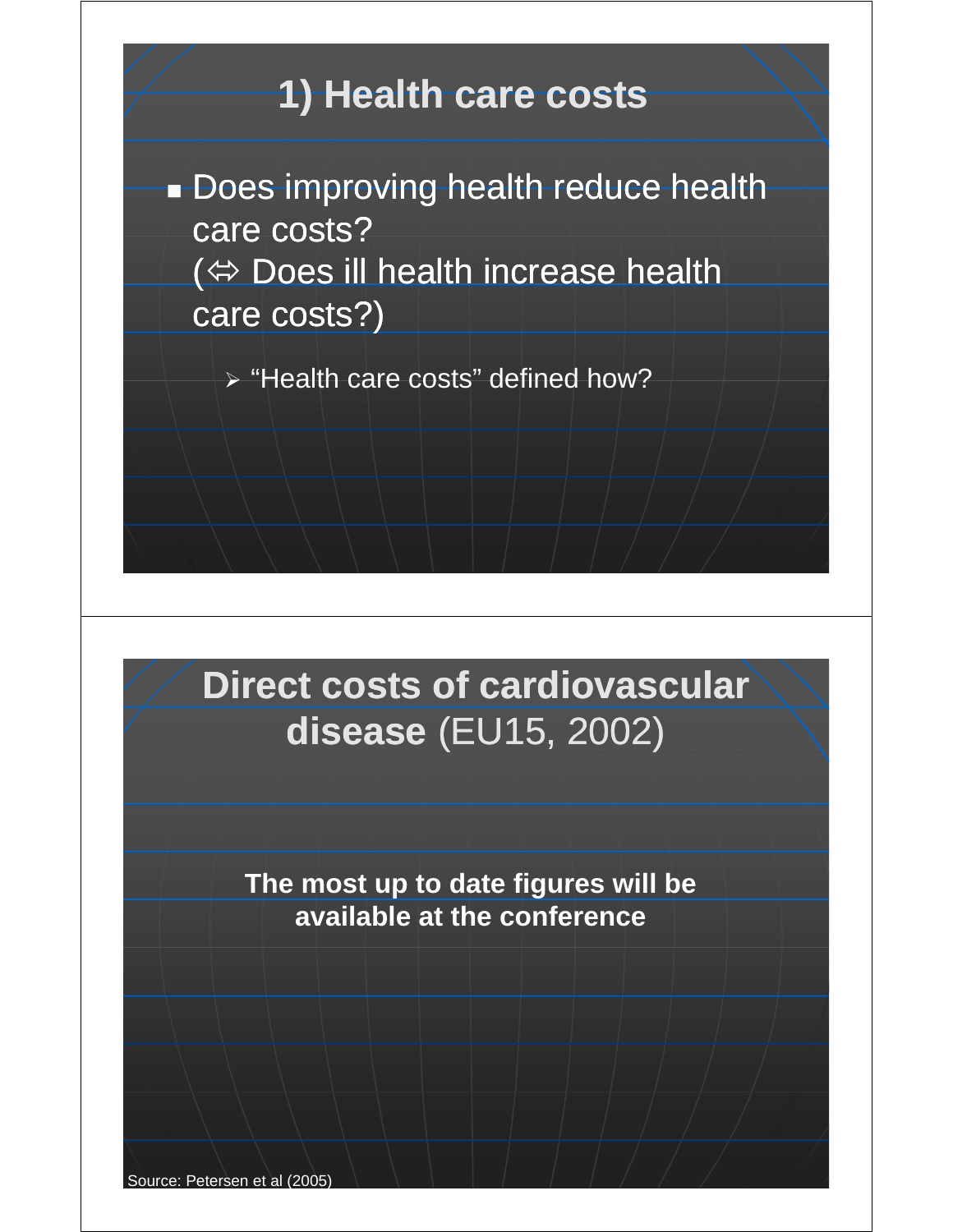### Additional p.c. cost associated with obesity, ageing, smoking, and drinking (US, 1998)

Percent change

100



|                                                                                              | Does a healthy lifestyle save<br>health care expenditures? |              |                |
|----------------------------------------------------------------------------------------------|------------------------------------------------------------|--------------|----------------|
|                                                                                              | <b>Healthy</b><br>living                                   | <b>Obese</b> | <b>Smokers</b> |
| Life expectancy<br>at age 20<br>(years)                                                      | $\overline{64.4}$                                          | 59.9         | 57.4           |
| <b>Expected</b><br>remaining<br>lifetime health<br>care costs p.c.<br>at age 20 $(\epsilon)$ | 281,000                                                    | 250,000      | 220,000        |
| Source: van Baal et al 2008                                                                  |                                                            |              |                |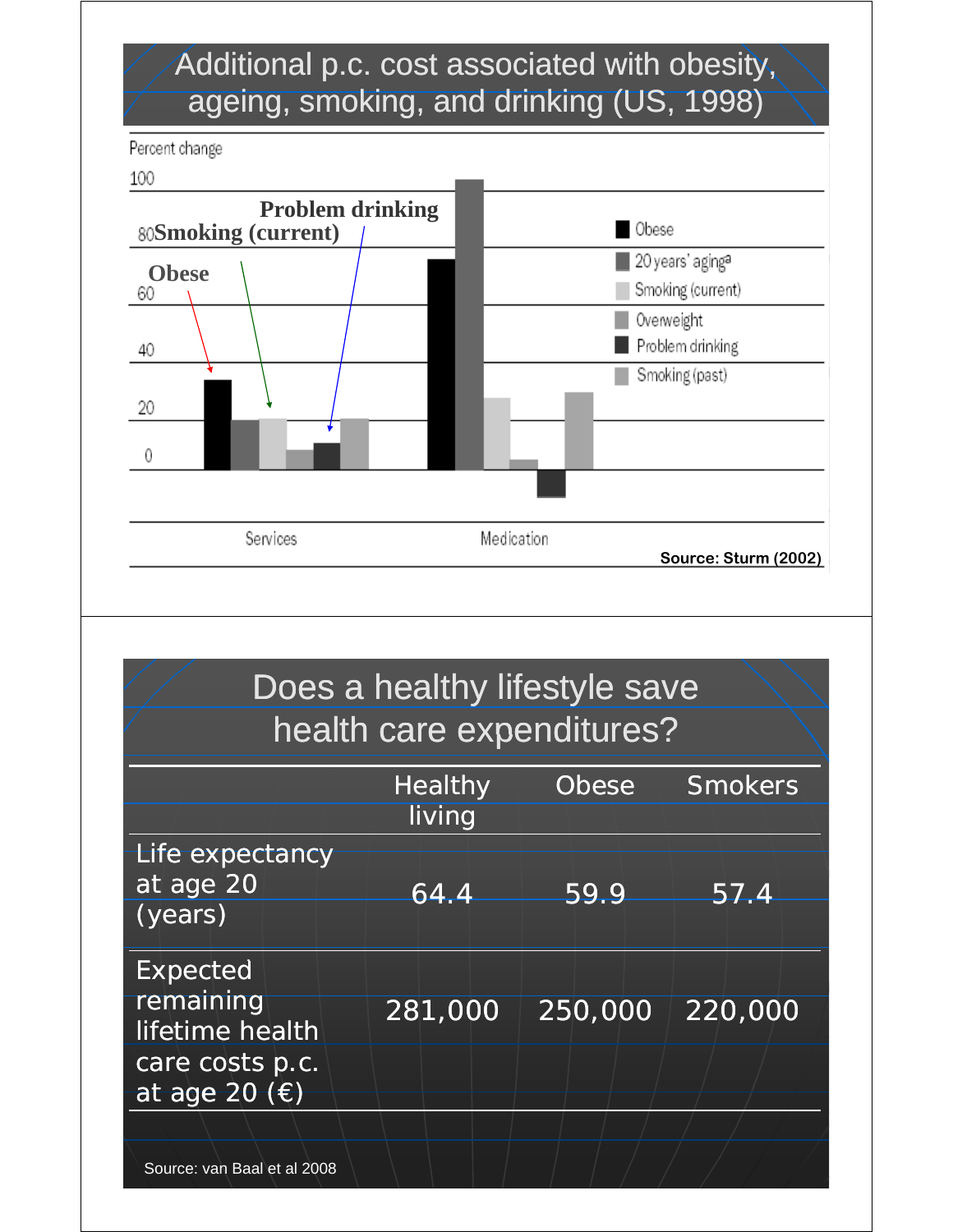

# 2) Productivity costs

- a) Microeconomic
- b) Macroeconomic

**More relevant economic cost categories...** 

 …but challenging to assess empirically  $(\rightarrow$  causality?)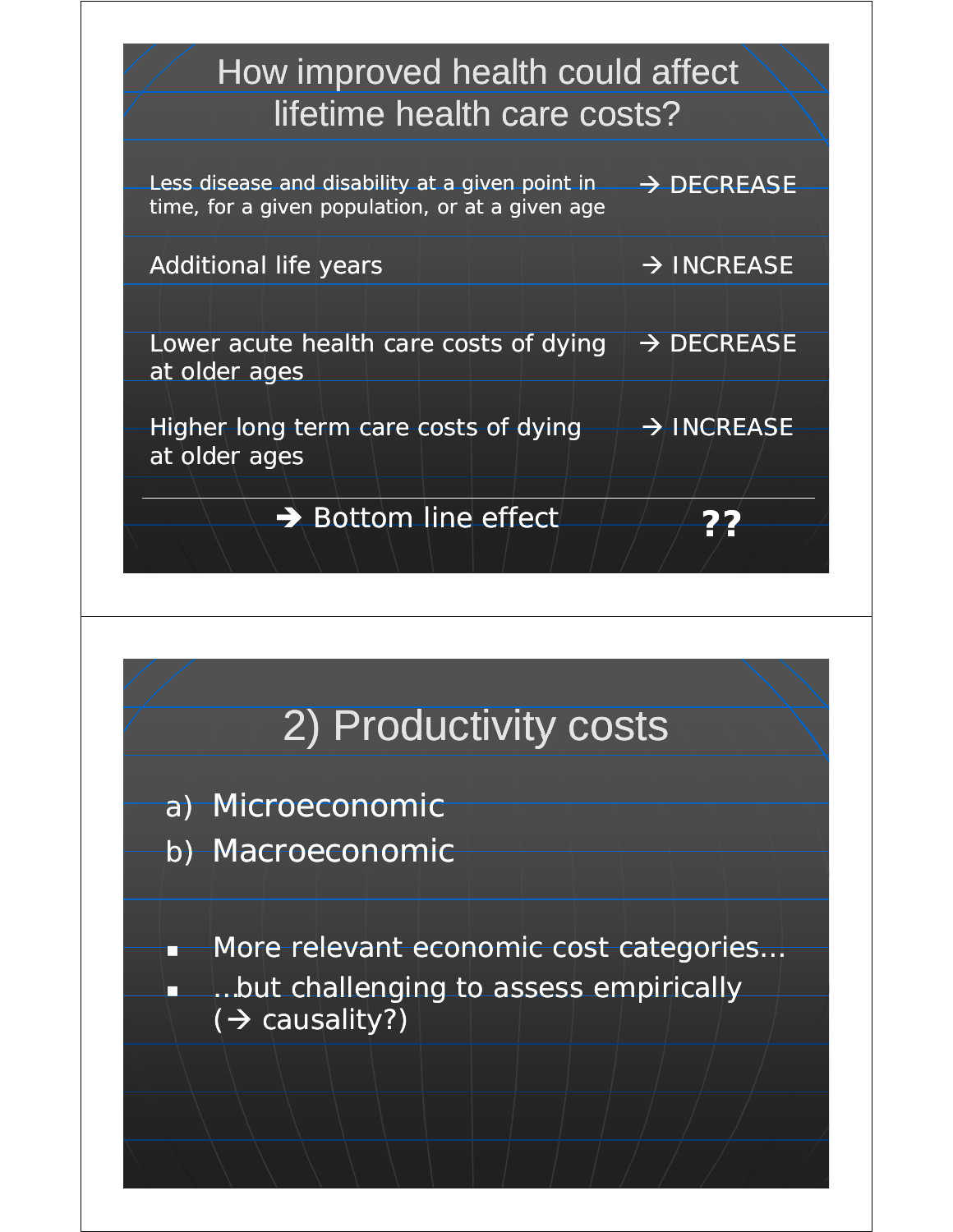

## **Examples of microeconomic costs**

#### Wages and earnings

- Chronic disease (US): Men earn 5.6% less; women earn 8.9% less
- Tobacco use (Netherlands): Wages 10% lower
- Obesity (US): Wages reduced by US\$0.71 per hour

#### Labour supply

- Chronic disease (Ireland): Men 66% less likely to work; women 42% less likely to work
- Diabetes: People 2.1-fold less likely to work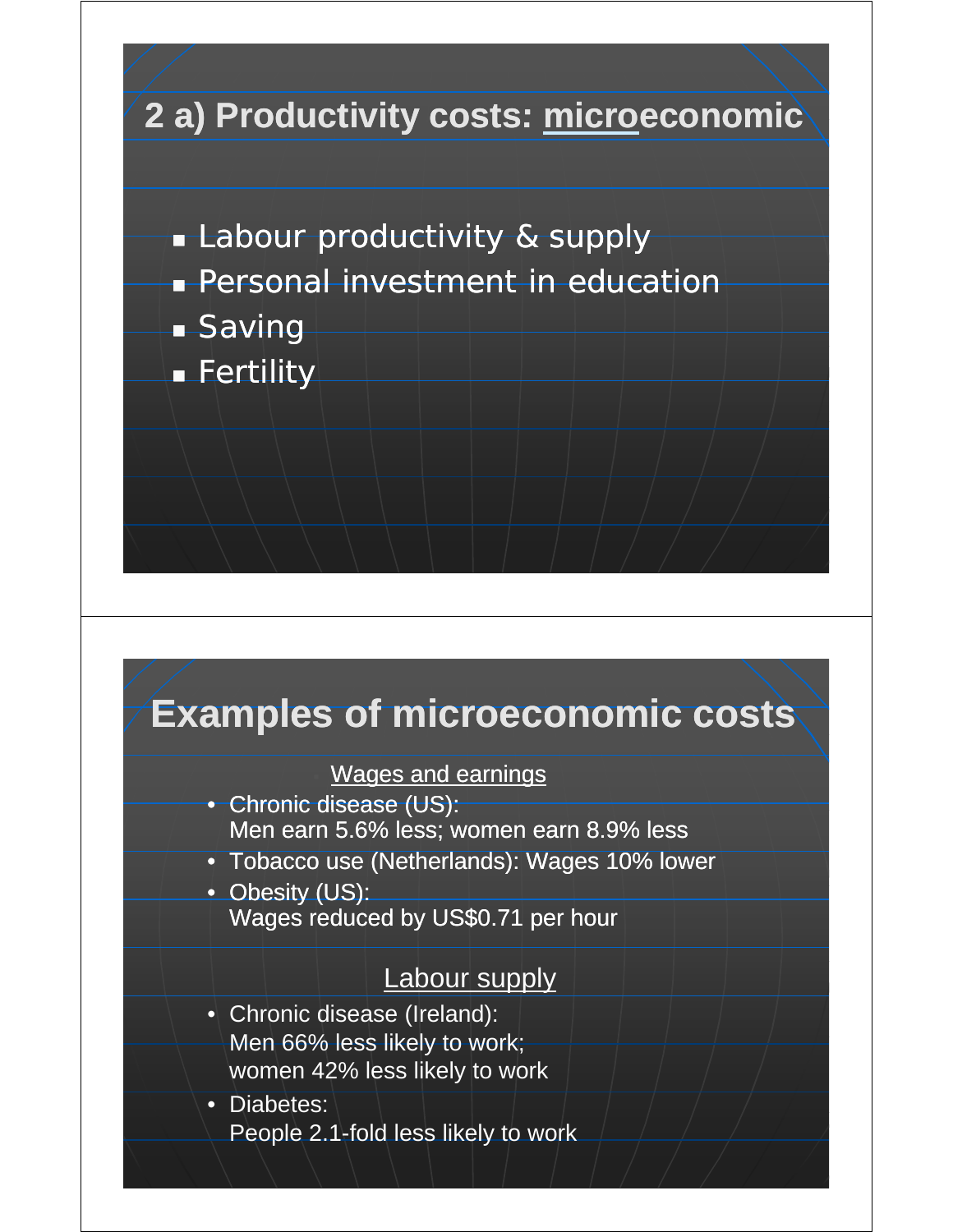

#### A one-unit change in the health measure leads to a change in the probability to retire by x% (pooled results):

|                               | Self-report<br>retirement | <b>Retirement</b><br>(broad) |
|-------------------------------|---------------------------|------------------------------|
| <b>Health stock</b>           | $-13%$                    | $-17%$                       |
| Health shock:                 |                           |                              |
| small                         | $0\%$                     | $+14%$                       |
| medium                        | $+44%$                    | $+50%$                       |
| large                         | $+47%$                    | $+106%$                      |
| Source: Hagan/Jones/Rice 2006 |                           |                              |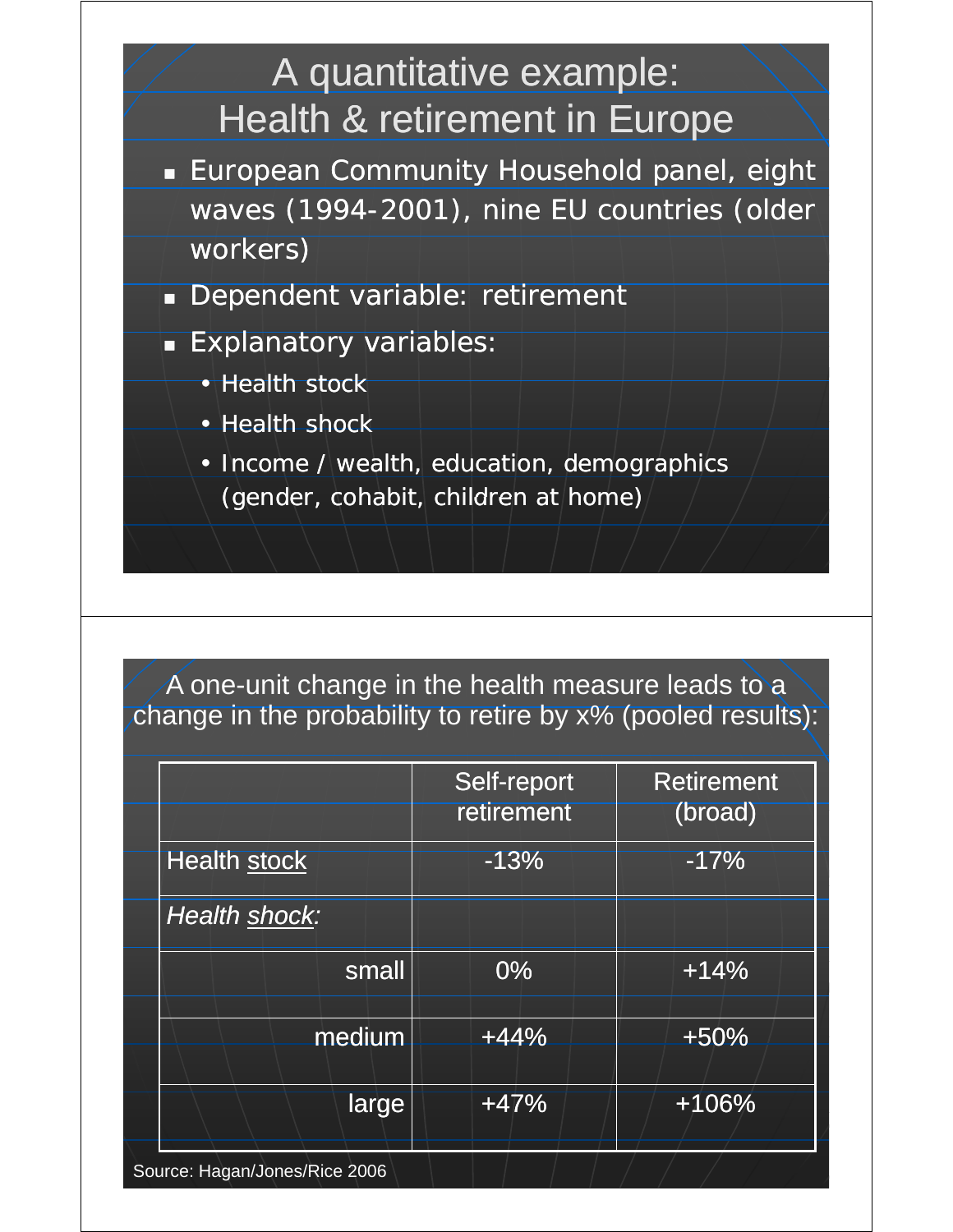

• Health proxy: **cardiovascular disease mortality rate at working age**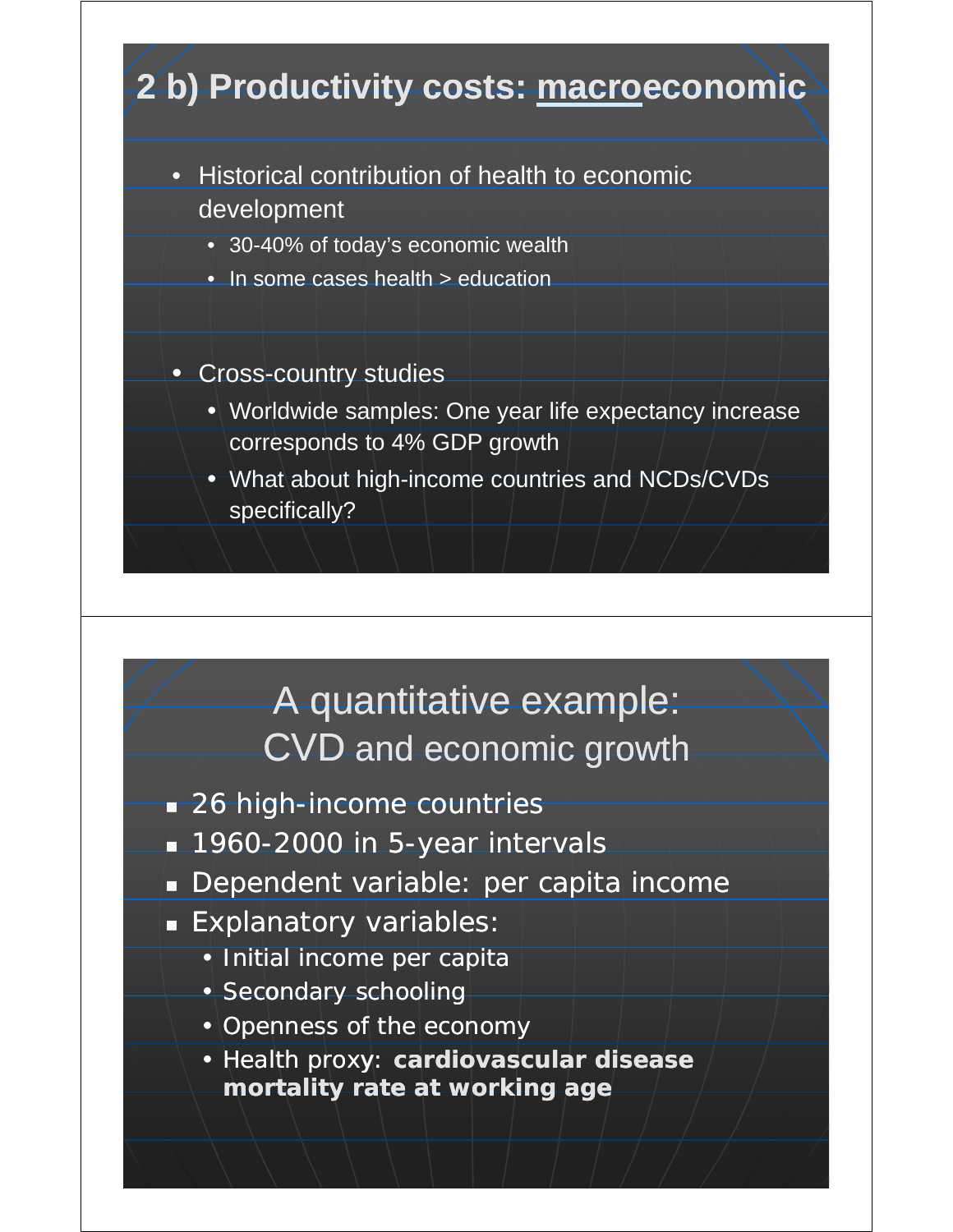*"A ten percent increase in CVD mortality rate among the working age population decreases the per capita income growth rate decreases the per capita income growth by about one percentage point."*

Source: Suhrcke/Urban 2006

| Dep. income     | <b>GMM</b>            | <b>GMM</b>            | <b>GMM</b>            | <b>GMM</b> | GMM        | <b>OLS</b>               | FE                              |
|-----------------|-----------------------|-----------------------|-----------------------|------------|------------|--------------------------|---------------------------------|
| p.c.            | CVD                   | <b>CVD</b>            | <b>CVD</b>            | <b>CVD</b> | small      |                          |                                 |
|                 | endo-                 | endo-                 | exo-                  | endo-      | sample     |                          |                                 |
|                 | genous                | genous                | genous                | genous     | correction |                          |                                 |
|                 | (1)                   |                       | (3)                   | (4)        | (5)        | (6)                      | (7)                             |
| Lag income      | $0.77***$             | $\frac{2}{0.70***}$   | $0.52***$             | $0.67***$  | $0.54***$  | $0.83***$                | $0.51***$                       |
| p.c.            | (24.75)               | (5.05)                | (5.58)                | (5.77)     | (3.11)     | (8.73)                   | (3.93)                          |
|                 |                       |                       |                       |            |            |                          |                                 |
| $2nd$ lag       |                       | 0.03                  | $0.75***$             | $0.49***$  | $0.52***$  | $0.32***$                | $0.31***$                       |
| income p.c.     |                       | (0.24)                | (3.83)                | (2.88)     | (3.53)     | (2.77)                   | (2.49)                          |
|                 |                       |                       |                       |            |            |                          |                                 |
| $3rd$ lag       |                       |                       | $-0.50***$            | $-0.37***$ | $-0.30***$ |                          | $-0.12$                         |
| income p.c.     |                       |                       | $(-3.07)$             | $(-2.68)$  | (2.03)     | $0.28^{\ast\ast\ast}$    | $(-0.82)$                       |
|                 |                       |                       |                       |            |            | $(-3.70)$                |                                 |
| Lagged          | 0.03                  | $0.04***$             | $0.05***$             | $0.04***$  | 0.03       | $0.03***$                | 0.08                            |
| Openness        | (1.61)                | (2.49)                | (2.96)                | (2.38)     | (1.47)     | (3.13)                   | (1.01)                          |
|                 |                       |                       |                       |            |            |                          |                                 |
|                 |                       |                       |                       |            |            |                          |                                 |
| Lag share of    | 0.00                  | $0.10^{**}$           | $0.11^{\ast\ast\ast}$ | $0.09***$  | $0.09***$  | $0.04^*$                 | 0.02                            |
| secondary       | (0.12)                | (2.49)                | (3.61)                | (3.06)     | (2.24)     | (1.91)                   | (0.80)                          |
| schooling       |                       |                       |                       |            |            |                          |                                 |
|                 |                       |                       |                       |            |            |                          |                                 |
| Lagged          | $-0.10***$            | $-0.07***$            | $-0.07***$            | $-0.08***$ | $-0.09***$ | $-0.03$                  | $\textbf{-0.10}^{\ast\ast\ast}$ |
| CVD             | $(-3.08)$             | $(-2.41)$             | (2.57)                | (3.31)     | (2.20)     | $(-1.38)$                | $(-2.60)$                       |
|                 |                       |                       |                       |            |            |                          |                                 |
| Hansen-Test     | $\frac{0.99}{0.00}$   | $0.99$<br>$0.00***$   | 0.96                  | 0.99       | 0.99       | $\overline{\phantom{a}}$ |                                 |
| AR1             | $0.01^{\ast\ast\ast}$ | $0.01^{\ast\ast\ast}$ | 0.01<br>$0.09^*$      | 0.00       | 0.03       |                          |                                 |
| AR <sub>2</sub> |                       |                       |                       | 0.99       | 0.98       |                          |                                 |
| #               | 164                   | 164                   | 141                   | 143        | 143        | 143                      | 143                             |
| observations    |                       |                       |                       |            |            |                          |                                 |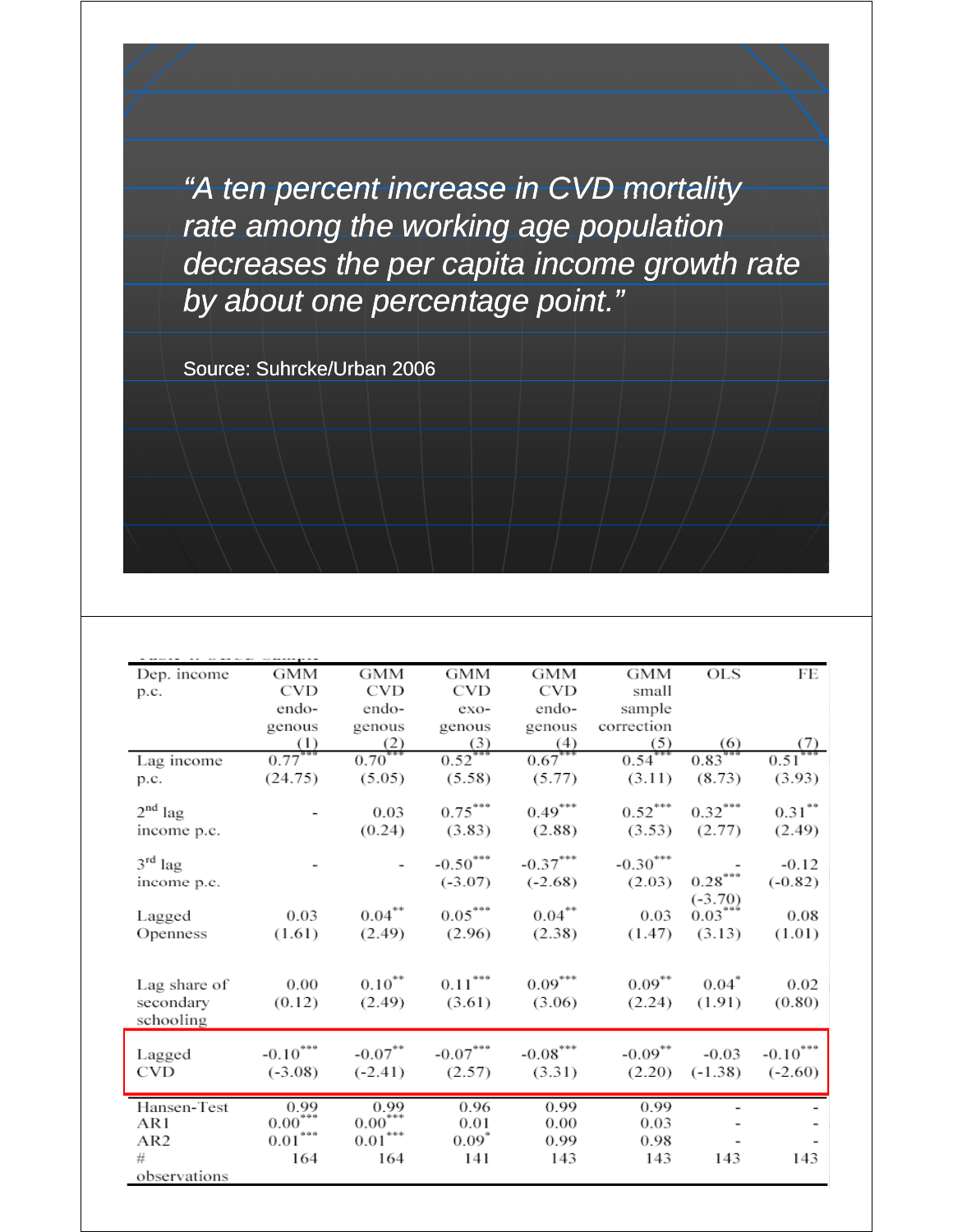

### Economic value of life expectancy gains (mainly due to NCDs) from 1970-2003 in % of GDP

|                             | <b>Austria</b>     | 33% |  |
|-----------------------------|--------------------|-----|--|
|                             | <b>Finland</b>     | 32% |  |
|                             | <b>France</b>      | 30% |  |
|                             | Greece             | 29% |  |
|                             | Ireland            | 34% |  |
|                             | <b>Netherlands</b> | 30% |  |
|                             | Norway             | 31% |  |
|                             | Spain              | 29% |  |
|                             | Sweden             | 29% |  |
|                             | Switzerland        | 30% |  |
|                             | <b>Turkey</b>      | 38% |  |
| Source: Suhrcke et al. 2008 | <b>UK</b>          | 31% |  |
|                             |                    |     |  |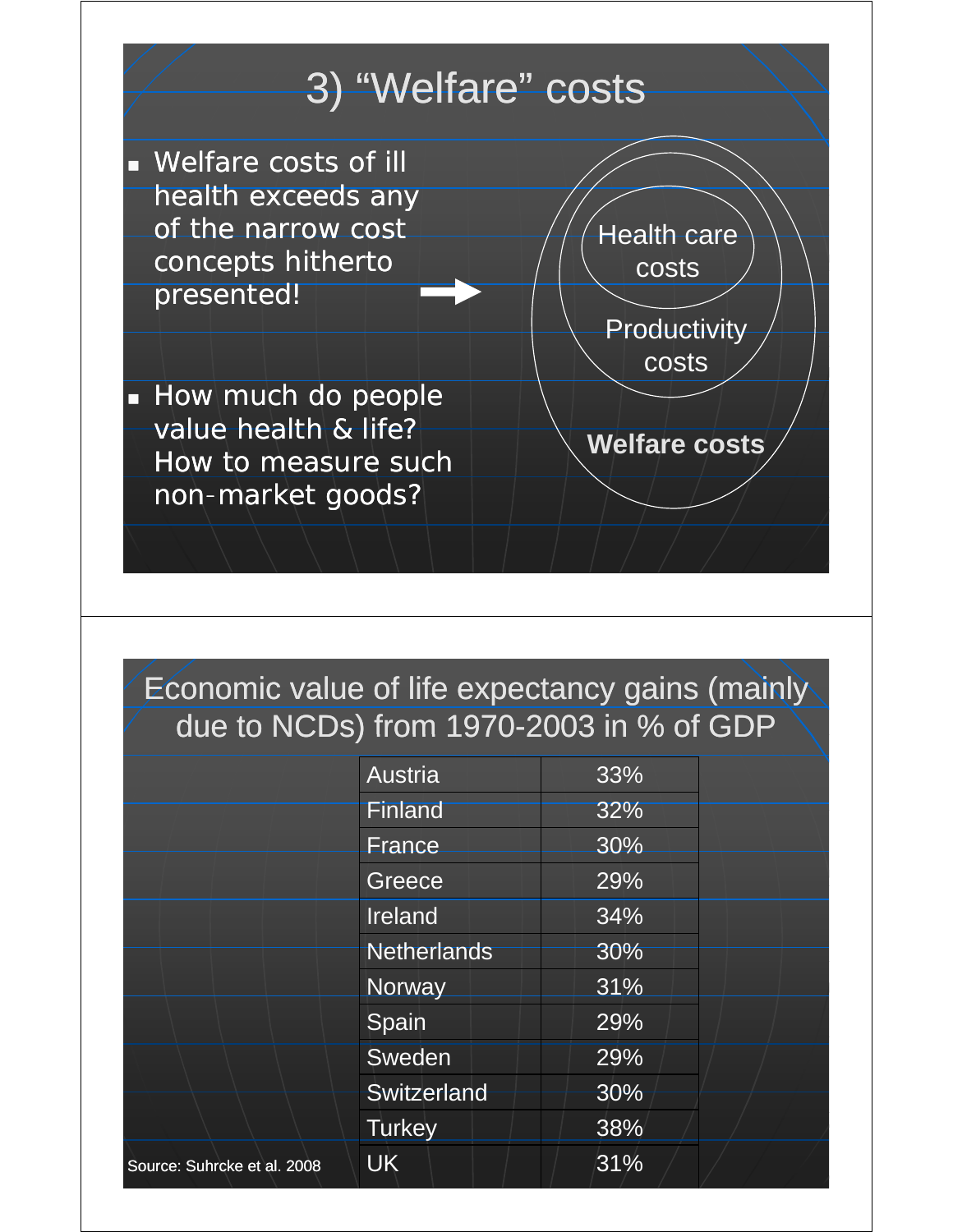**4) Public-policy relevant vs. public-policy irrelevant costs** 

*When do "costs" justify public policy intervention? When do "costs" justify public policy* Æ *the quest for market failures in NCDs*

*"If people want to be fat, smell like ashtrays and If people want to be fat, smell like ashtrays die early, let them."*

The Economist, 9/11/2006

"*The state has no business with your plate*"

Financial Times, 3/09/2006

"Intercontinental health nannying"

The Economist, 6/03/2003 on WHO's Framework Convention on Tobacco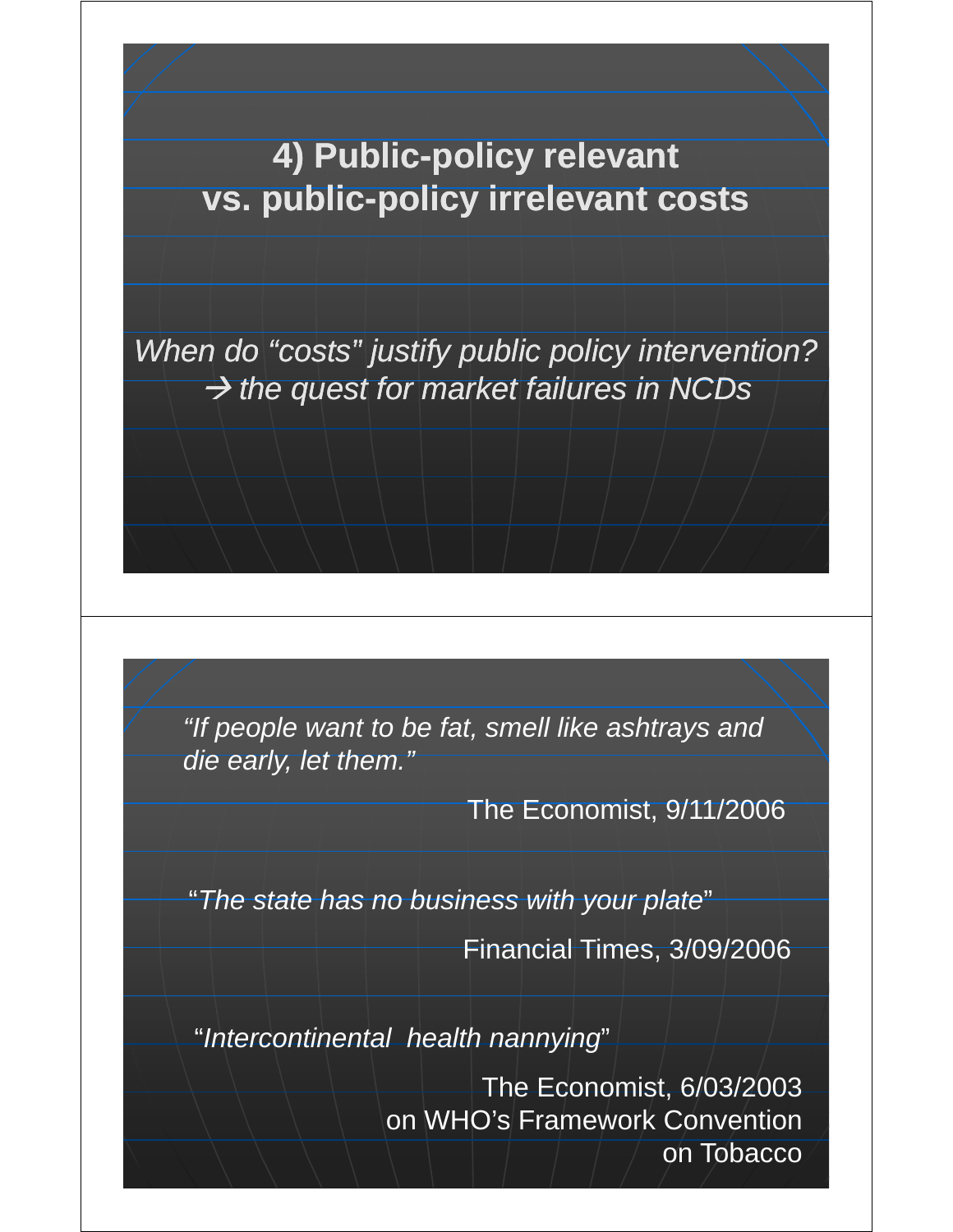

| <b>Cost of smoking caused by a 24-year old smoker</b> |  |
|-------------------------------------------------------|--|
| in the US (in US\$)                                   |  |
|                                                       |  |

|                        | <b>Mean cost</b><br>per smoker | <b>Cost per</b><br>pack |
|------------------------|--------------------------------|-------------------------|
| <b>Private cost</b>    | 141,181                        | 32.78                   |
| Quasi-external<br>cost | 23,407                         | 5.44                    |
| <b>External cost</b>   | 6,201                          | 1.44                    |
|                        |                                |                         |

Source: Sloan et al 2004